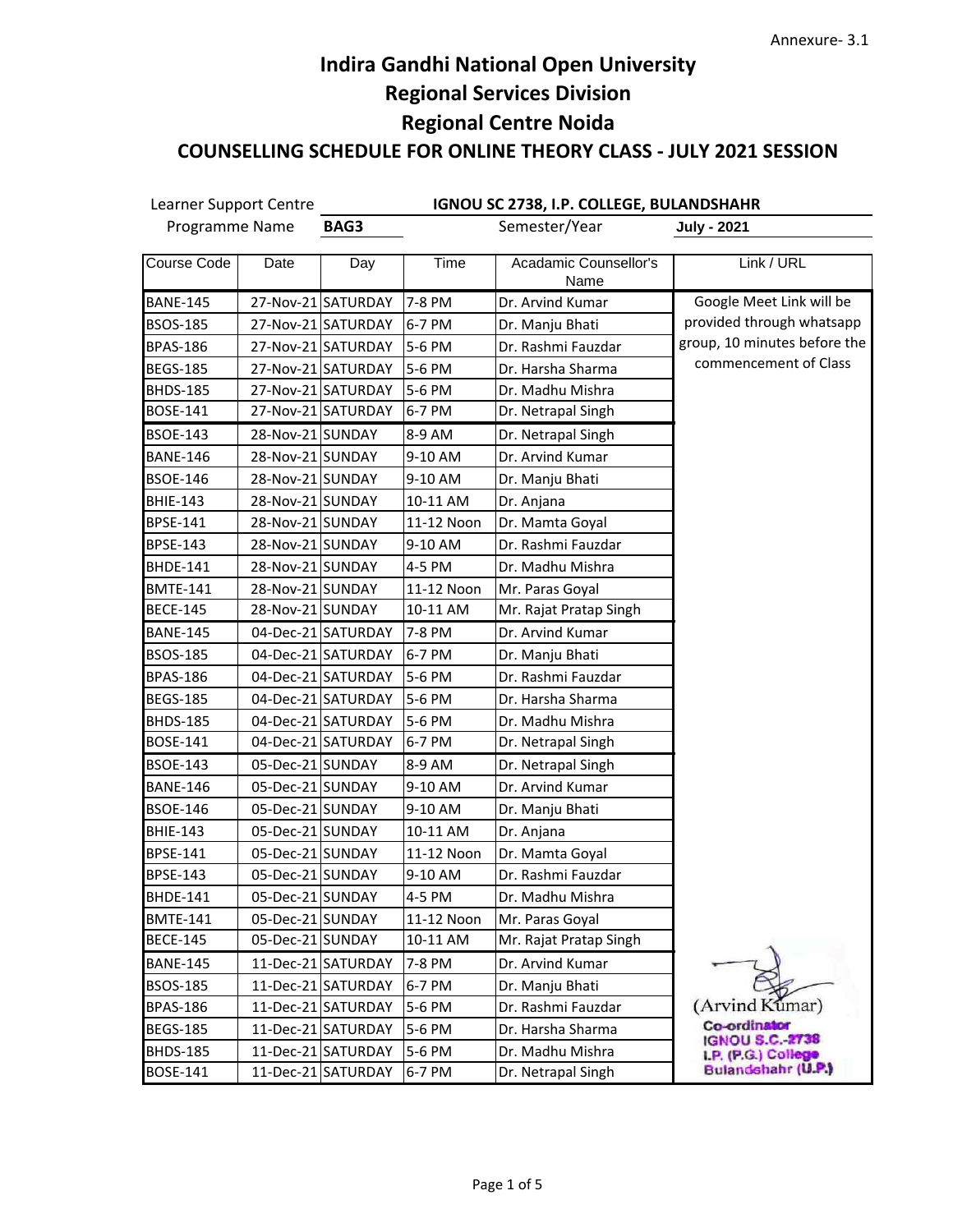| IGNOU SC 2738, I.P. COLLEGE, BULANDSHAHR<br>Learner Support Centre |                  |                    |            |                               |                                                     |
|--------------------------------------------------------------------|------------------|--------------------|------------|-------------------------------|-----------------------------------------------------|
| Programme Name                                                     |                  | BAG3               |            | Semester/Year                 | <b>July - 2021</b>                                  |
| Course Code                                                        | Date             | Day                | Time       | Acadamic Counsellor's<br>Name | Link / URL                                          |
| <b>BSOE-143</b>                                                    | 12-Dec-21 SUNDAY |                    | 8-9 AM     | Dr. Netrapal Singh            | Google Meet Link will be                            |
| <b>BANE-146</b>                                                    | 12-Dec-21 SUNDAY |                    | 9-10 AM    | Dr. Arvind Kumar              | provided through whatsapp                           |
| <b>BSOE-146</b>                                                    | 12-Dec-21 SUNDAY |                    | 9-10 AM    | Dr. Manju Bhati               | group, 10 minutes before the                        |
| <b>BHIE-143</b>                                                    | 12-Dec-21 SUNDAY |                    | 10-11 AM   | Dr. Anjana                    | commencement of Class                               |
| <b>BPSE-141</b>                                                    | 12-Dec-21 SUNDAY |                    | 11-12 Noon | Dr. Mamta Goyal               |                                                     |
| <b>BPSE-143</b>                                                    | 12-Dec-21 SUNDAY |                    | 9-10 AM    | Dr. Rashmi Fauzdar            |                                                     |
| <b>BHDE-141</b>                                                    | 12-Dec-21 SUNDAY |                    | 4-5 PM     | Dr. Madhu Mishra              |                                                     |
| <b>BMTE-141</b>                                                    | 12-Dec-21 SUNDAY |                    | 11-12 Noon | Mr. Paras Goyal               |                                                     |
| <b>BECE-145</b>                                                    | 12-Dec-21 SUNDAY |                    | 10-11 AM   | Mr. Rajat Pratap Singh        |                                                     |
| <b>BANE-145</b>                                                    |                  | 18-Dec-21 SATURDAY | 7-8 PM     | Dr. Arvind Kumar              |                                                     |
| BSOS-185                                                           |                  | 18-Dec-21 SATURDAY | 6-7 PM     | Dr. Manju Bhati               |                                                     |
| <b>BPAS-186</b>                                                    |                  | 18-Dec-21 SATURDAY | 5-6 PM     | Dr. Rashmi Fauzdar            |                                                     |
| <b>BEGS-185</b>                                                    |                  | 18-Dec-21 SATURDAY | 5-6 PM     | Dr. Harsha Sharma             |                                                     |
| <b>BHDS-185</b>                                                    |                  | 18-Dec-21 SATURDAY | 5-6 PM     | Dr. Madhu Mishra              |                                                     |
| BOSE-141                                                           |                  | 18-Dec-21 SATURDAY | 6-7 PM     | Dr. Netrapal Singh            |                                                     |
| <b>BSOE-143</b>                                                    | 19-Dec-21 SUNDAY |                    | 8-9 AM     | Dr. Netrapal Singh            |                                                     |
| <b>BANE-146</b>                                                    | 19-Dec-21 SUNDAY |                    | 9-10 AM    | Dr. Arvind Kumar              |                                                     |
| <b>BSOE-146</b>                                                    | 19-Dec-21 SUNDAY |                    | 9-10 AM    | Dr. Manju Bhati               |                                                     |
| <b>BHIE-143</b>                                                    | 19-Dec-21 SUNDAY |                    | 10-11 AM   | Dr. Anjana                    |                                                     |
| <b>BPSE-141</b>                                                    | 19-Dec-21 SUNDAY |                    | 11-12 Noon | Dr. Mamta Goyal               |                                                     |
| <b>BPSE-143</b>                                                    | 19-Dec-21 SUNDAY |                    | 9-10 AM    | Dr. Rashmi Fauzdar            |                                                     |
| <b>BHDE-141</b>                                                    | 19-Dec-21 SUNDAY |                    | 4-5 PM     | Dr. Madhu Mishra              |                                                     |
| <b>BMTE-141</b>                                                    | 19-Dec-21 SUNDAY |                    | 11-12 Noon | Mr. Paras Goyal               |                                                     |
| <b>BECE-145</b>                                                    | 19-Dec-21 SUNDAY |                    | 10-11 AM   | Mr. Rajat Pratap Singh        |                                                     |
| <b>BANE-145</b>                                                    |                  | 25-Dec-21 SATURDAY | 7-8 PM     | Dr. Arvind Kumar              |                                                     |
| <b>BSOS-185</b>                                                    |                  | 25-Dec-21 SATURDAY | 6-7 PM     | Dr. Manju Bhati               |                                                     |
| <b>BPAS-186</b>                                                    |                  | 25-Dec-21 SATURDAY | 5-6 PM     | Dr. Rashmi Fauzdar            |                                                     |
| <b>BEGS-185</b>                                                    |                  | 25-Dec-21 SATURDAY | 5-6 PM     | Dr. Harsha Sharma             |                                                     |
| <b>BHDS-185</b>                                                    |                  | 25-Dec-21 SATURDAY | 5-6 PM     | Dr. Madhu Mishra              |                                                     |
| BOSE-141                                                           |                  | 25-Dec-21 SATURDAY | 6-7 PM     | Dr. Netrapal Singh            |                                                     |
| <b>BSOE-143</b>                                                    | 26-Dec-21 SUNDAY |                    | 8-9 AM     | Dr. Netrapal Singh            |                                                     |
| <b>BANE-146</b>                                                    | 26-Dec-21 SUNDAY |                    | 9-10 AM    | Dr. Arvind Kumar              |                                                     |
| <b>BSOE-146</b>                                                    | 26-Dec-21 SUNDAY |                    | 9-10 AM    | Dr. Manju Bhati               | (Arvind Kumar)                                      |
| <b>BHIE-143</b>                                                    | 26-Dec-21 SUNDAY |                    | 10-11 AM   | Dr. Anjana                    | Co-ordinator                                        |
| BPSE-141                                                           | 26-Dec-21 SUNDAY |                    | 11-12 Noon | Dr. Mamta Goyal               | <b>IGNOU S.C.-2738</b><br><b>LP.</b> (P.G.) College |
| <b>BPSE-143</b>                                                    | 26-Dec-21 SUNDAY |                    | 9-10 AM    | Dr. Rashmi Fauzdar            | Bulandshahr (U.P.)                                  |
| <b>BHDE-141</b>                                                    | 26-Dec-21 SUNDAY |                    | 4-5 PM     | Dr. Madhu Mishra              |                                                     |
| <b>BMTE-141</b>                                                    | 26-Dec-21 SUNDAY |                    | 11-12 Noon | Mr. Paras Goyal               |                                                     |
| <b>BECE-145</b>                                                    | 26-Dec-21 SUNDAY |                    | 10-11 AM   | Mr. Rajat Pratap Singh        |                                                     |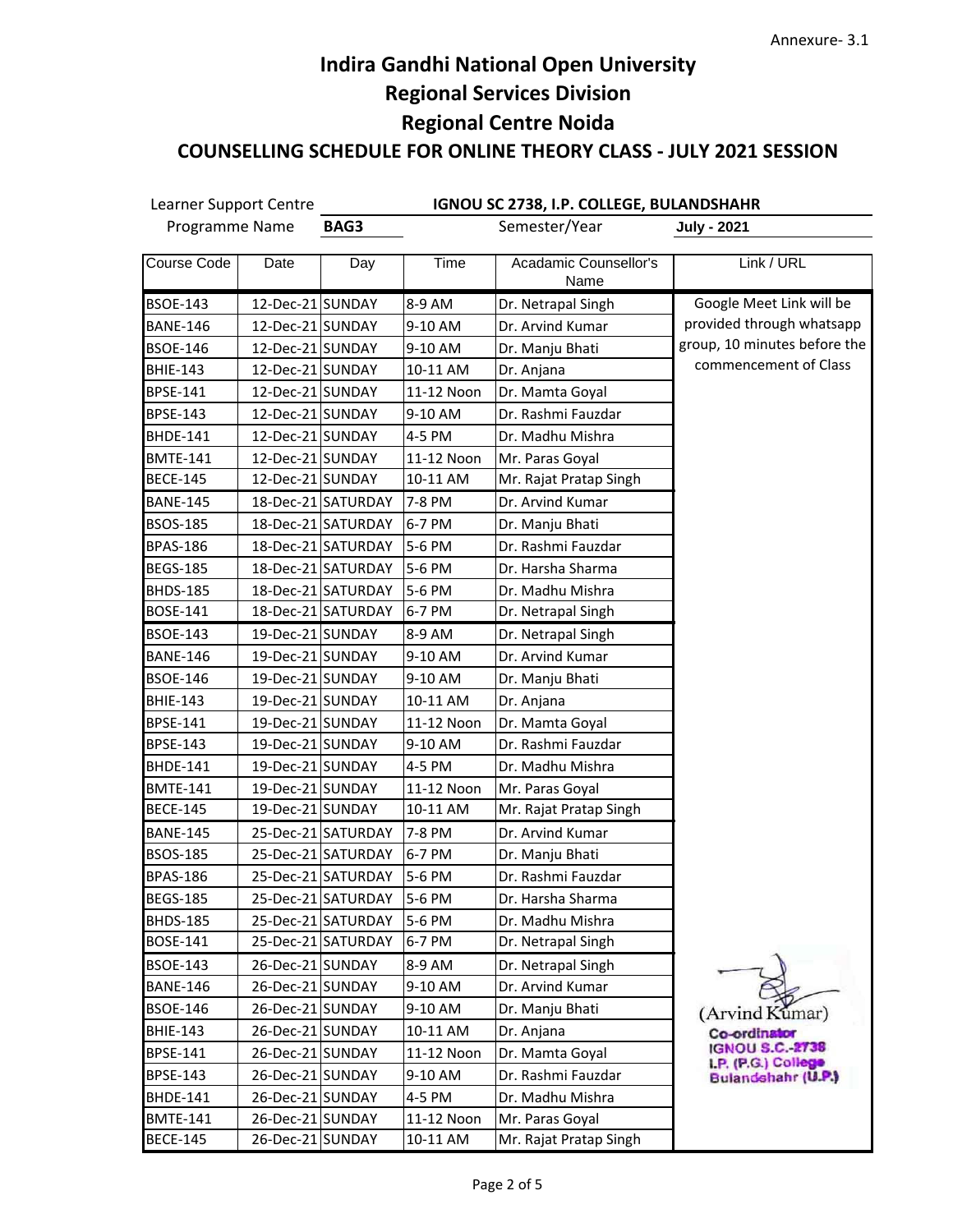Learner Support Centre **IGNOU SC 2738, I.P. COLLEGE, BULANDSHAHR** Programme Name **BAG3** Semester/Year **July - 2021** Course Code | Date | Day | Time | Acadamic Counsellor's Link / URL Name BANE-145 | 01-Jan-22 SATURDAY 7-8 PM | Dr. Arvind Kumar Google Meet Link will be Google Meet Link will be provided through whatsapp provided through whatsapp BSOS-185 | 01-Jan-22 SATURDAY 6-7 PM | Dr. Manju Bhati group, 10 minutes before the group, 10 minutes before the BPAS-186 | 01-Jan-22 SATURDAY 5-6 PM | Dr. Rashmi Fauzdar commencement of Class commencement of Class BEGS-185 | 01-Jan-22 SATURDAY 5-6 PM | Dr. Harsha Sharma BHDS-185 | 01-Jan-22 SATURDAY 5-6 PM | Dr. Madhu Mishra BOSE-141 | 01-Jan-22 SATURDAY 6-7 PM | Dr. Netrapal Singh BSOE-143 | 02-Jan-22 SUNDAY | 8-9 AM | Dr. Netrapal Singh BANE-146 | 02-Jan-22 SUNDAY | 9-10 AM | Dr. Arvind Kumar BSOE-146 | 02-Jan-22 SUNDAY | 9-10 AM | Dr. Manju Bhati BHIE-143 | 02-Jan-22 SUNDAY | 10-11 AM | Dr. Anjana BPSE-141 | 02-Jan-22 SUNDAY | 11-12 Noon | Dr. Mamta Goyal BPSE-143 | 02-Jan-22 SUNDAY | 9-10 AM | Dr. Rashmi Fauzdar BHDE-141 | 02-Jan-22 SUNDAY | 4-5 PM | Dr. Madhu Mishra BMTE-141 | 02-Jan-22 SUNDAY | 11-12 Noon | Mr. Paras Goyal BECE-145 | 02-Jan-22 SUNDAY | 10-11 AM | Mr. Rajat Pratap Singh BSOG-171 | 08-Jan-22 SATURDAY 6-7 PM | Dr. Manju Bhati BEGE-143 | 08-Jan-22 SATURDAY 5-6 PM | Dr. Subhash Gautam BSOG-176 | 09-Jan-22 SUNDAY | 9-10 AM | Dr. Manju Bhati BHIE-144 | 09-Jan-22 SUNDAY | 10-11 AM | Dr. Anjana BEGE-142 | 09-Jan-22 SUNDAY | 4-5 PM | Dr. Harsha Sharma BECE-146 | 09-Jan-22 SUNDAY | 10-11 AM | Mr. Rajat Pratap Singh BGDG-172 | 09-Jan-22 SUNDAY | 8-9 AM | Dr. Netrapal Singh BSOG-171 | 15-Jan-22 SATURDAY 6-7 PM | Dr. Manju Bhati BEGE-143 | 15-Jan-22 SATURDAY 5-6 PM | Dr. Subhash Gautam BSOG-176 | 16-Jan-22 SUNDAY | 9-10 AM | Dr. Manju Bhati BHIE-144 | 16-Jan-22 SUNDAY | 10-11 AM | Dr. Anjana BEGE-142 | 16-Jan-22 SUNDAY | 4-5 PM | Dr. Harsha Sharma BECE-146 | 16-Jan-22 SUNDAY | 10-11 AM | Mr. Rajat Pratap Singh BGDG-172 | 16-Jan-22 SUNDAY | 8-9 AM | Dr. Netrapal Singh BSOG-171 | 22-Jan-22 SATURDAY | 6-7 PM | Dr. Manju Bhati BEGE-143 | 22-Jan-22 SATURDAY 5-6 PM | Dr. Subhash Gautam BSOG-176 | 23-Jan-22 SUNDAY | 9-10 AM | Dr. Manju Bhati (Arvind Kumar) BHIE-144 | 23-Jan-22 SUNDAY | 10-11 AM | Dr. Anjana Co-ordinator **IGNOU S.C.-2738** BEGE-142 | 23-Jan-22 SUNDAY | 4-5 PM | Dr. Harsha Sharma LP. (P.G.) College Bulandshahr (U.P.) BECE-146 | 23-Jan-22 SUNDAY | 10-11 AM | Mr. Rajat Pratap Singh BGDG-172 | 23-Jan-22 SUNDAY | 8-9 AM | Dr. Netrapal Singh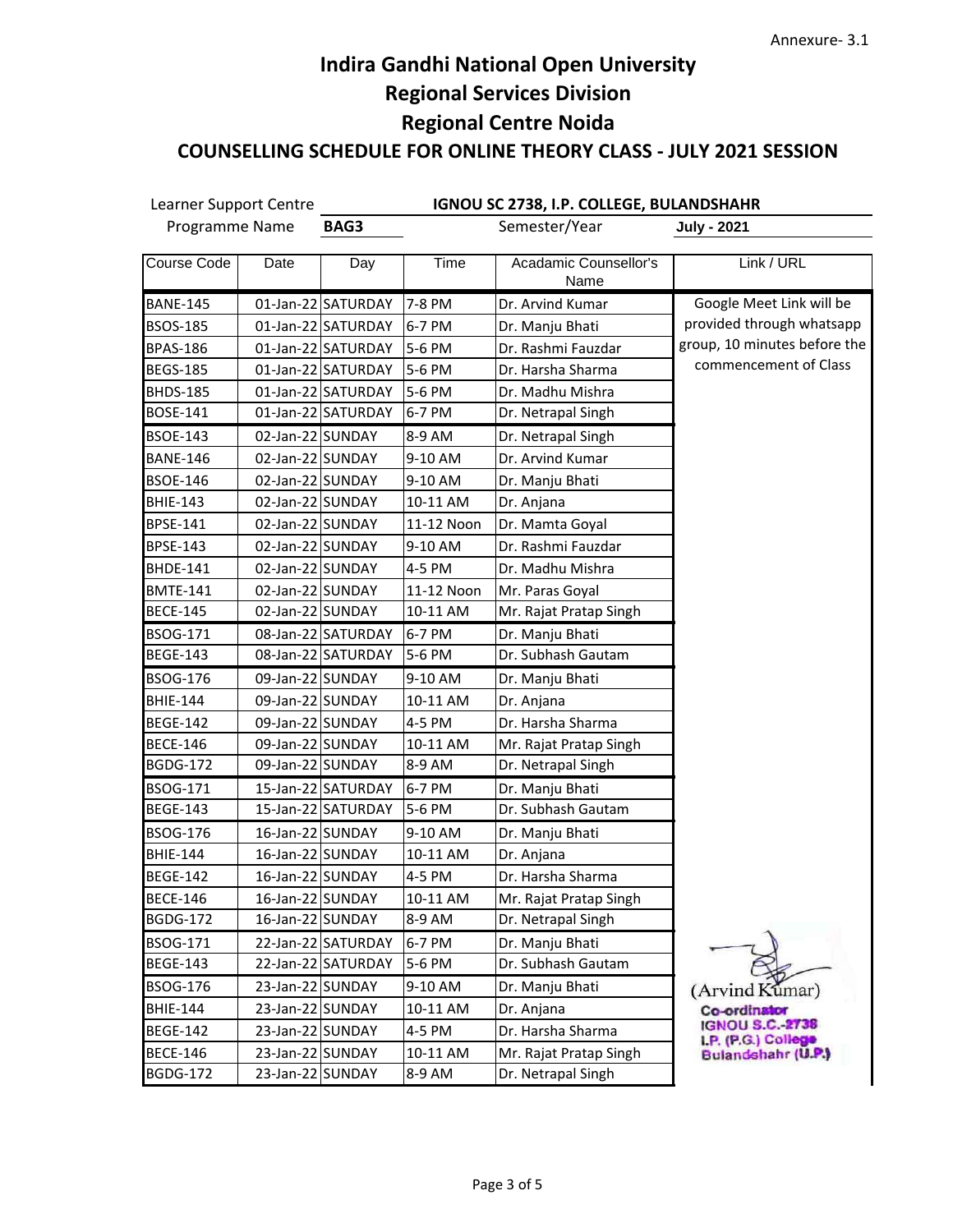| Learner Support Centre<br>Programme Name |                  | IGNOU SC 2738, I.P. COLLEGE, BULANDSHAHR |            |                               |                                              |  |  |
|------------------------------------------|------------------|------------------------------------------|------------|-------------------------------|----------------------------------------------|--|--|
|                                          |                  | BAG3                                     |            | Semester/Year                 | <b>July - 2021</b>                           |  |  |
| Course Code                              | Date             | Day                                      | Time       | Acadamic Counsellor's<br>Name | Link / URL                                   |  |  |
| <b>BSOG-171</b>                          |                  | 29-Jan-22 SATURDAY                       | 6-7 PM     | Dr. Manju Bhati               | Google Meet Link will be                     |  |  |
| <b>BEGE-143</b>                          |                  | 29-Jan-22 SATURDAY                       | 5-6 PM     | Dr. Subhash Gautam            | provided through whatsapp                    |  |  |
| <b>BSOG-176</b>                          | 30-Jan-22 SUNDAY |                                          | 9-10 AM    | Dr. Manju Bhati               | group, 10 minutes before the                 |  |  |
| <b>BHIE-144</b>                          | 30-Jan-22 SUNDAY |                                          | 10-11 AM   | Dr. Anjana                    | commencement of Class                        |  |  |
| <b>BEGE-142</b>                          | 30-Jan-22 SUNDAY |                                          | 4-5 PM     | Dr. Harsha Sharma             |                                              |  |  |
| <b>BECE-146</b>                          | 30-Jan-22 SUNDAY |                                          | 10-11 AM   | Mr. Rajat Pratap Singh        |                                              |  |  |
| <b>BGDG-172</b>                          | 30-Jan-22 SUNDAY |                                          | 8-9 AM     | Dr. Netrapal Singh            |                                              |  |  |
| BSOG-171                                 |                  | 05-Feb-22 SATURDAY                       | 6-7 PM     | Dr. Manju Bhati               |                                              |  |  |
| <b>BEGE-143</b>                          |                  | 05-Feb-22 SATURDAY                       | 5-6 PM     | Dr. Subhash Gautam            |                                              |  |  |
| <b>BSOG-176</b>                          | 06-Feb-22 SUNDAY |                                          | 9-10 AM    | Dr. Manju Bhati               |                                              |  |  |
| <b>BHIE-144</b>                          | 06-Feb-22 SUNDAY |                                          | 10-11 AM   | Dr. Anjana                    |                                              |  |  |
| <b>BEGE-142</b>                          | 06-Feb-22 SUNDAY |                                          | 4-5 PM     | Dr. Harsha Sharma             |                                              |  |  |
| <b>BECE-146</b>                          | 06-Feb-22 SUNDAY |                                          | 10-11 AM   | Mr. Rajat Pratap Singh        |                                              |  |  |
| <b>BGDG-172</b>                          | 06-Feb-22 SUNDAY |                                          | 8-9 AM     | Dr. Netrapal Singh            |                                              |  |  |
| BSOG-171                                 |                  | 12-Feb-22 SATURDAY                       | 6-7 PM     | Dr. Manju Bhati               |                                              |  |  |
| <b>BEGE-143</b>                          |                  | 12-Feb-22 SATURDAY                       | 5-6 PM     | Dr. Subhash Gautam            |                                              |  |  |
| <b>BSOG-176</b>                          | 13-Feb-22 SUNDAY |                                          | 9-10 AM    | Dr. Manju Bhati               |                                              |  |  |
| <b>BHIE-144</b>                          | 13-Feb-22 SUNDAY |                                          | 10-11 AM   | Dr. Anjana                    |                                              |  |  |
| <b>BEGE-142</b>                          | 13-Feb-22 SUNDAY |                                          | 4-5 PM     | Dr. Harsha Sharma             |                                              |  |  |
| <b>BECE-146</b>                          | 13-Feb-22 SUNDAY |                                          | 10-11 AM   | Mr. Rajat Pratap Singh        |                                              |  |  |
| <b>BGDG-172</b>                          | 13-Feb-22 SUNDAY |                                          | 8-9 AM     | Dr. Netrapal Singh            |                                              |  |  |
| <b>BANC-134</b>                          | 23-Jan-22 SUNDAY |                                          | 8-9 AM     | Dr. Arvind Kumar              |                                              |  |  |
| <b>BMTC-134</b>                          | 23-Jan-22 SUNDAY |                                          | 10-11 AM   | Mr. Paras Goyal               |                                              |  |  |
| <b>BSOC-134</b>                          | 23-Jan-22 SUNDAY |                                          | 9-10 AM    | Dr. Netrapal Singh            |                                              |  |  |
| <b>BHIC-134</b>                          | 23-Jan-22 SUNDAY |                                          | 11-12 Noon | Dr. Anjana                    |                                              |  |  |
| <b>BPSC-134</b>                          | 23-Jan-22 SUNDAY |                                          | 12-1 PM    | Dr. Mamta Goyal               |                                              |  |  |
| <b>BHDC-134</b>                          | 23-Jan-22 SUNDAY |                                          | 5-6 PM     | Dr. Madhu Mishra              |                                              |  |  |
| <b>BEGC-134</b>                          | 23-Jan-22 SUNDAY |                                          | 2-3 PM     | Dr. Harsha Sharma             |                                              |  |  |
| <b>BPAC-134</b>                          | 23-Jan-22 SUNDAY |                                          | 8-9 AM     | Dr. Rashmi Fauzdar            |                                              |  |  |
| <b>BANS-184</b>                          |                  | 29-Jan-22 SATURDAY                       | 6-7 PM     | Dr. Arvind Kumar              |                                              |  |  |
| <b>BEGS-183</b>                          |                  | 29-Jan-22 SATURDAY                       | 6-7 PM     | Dr. Harsha Sharma             |                                              |  |  |
| <b>BHDS-183</b>                          |                  | 29-Jan-22 SATURDAY                       | 6-7 PM     | Dr. Madhu Mishra              | (Arvind Kumar)                               |  |  |
| <b>BANC-134</b>                          | 30-Jan-22 SUNDAY |                                          | 8-9 AM     | Dr. Arvind Kumar              | Co-ordinator                                 |  |  |
| <b>BMTC-134</b>                          | 30-Jan-22 SUNDAY |                                          | 10-11 AM   | Mr. Paras Goyal               | <b>IGNOU S.C.-2738</b><br>LP. (P.G.) College |  |  |
| BSOC-134                                 | 30-Jan-22 SUNDAY |                                          | 9-10 AM    | Dr. Netrapal Singh            | Bulandshahr (U.P.)                           |  |  |
| <b>BHIC-134</b>                          | 30-Jan-22 SUNDAY |                                          | 11-12 Noon | Dr. Anjana                    |                                              |  |  |